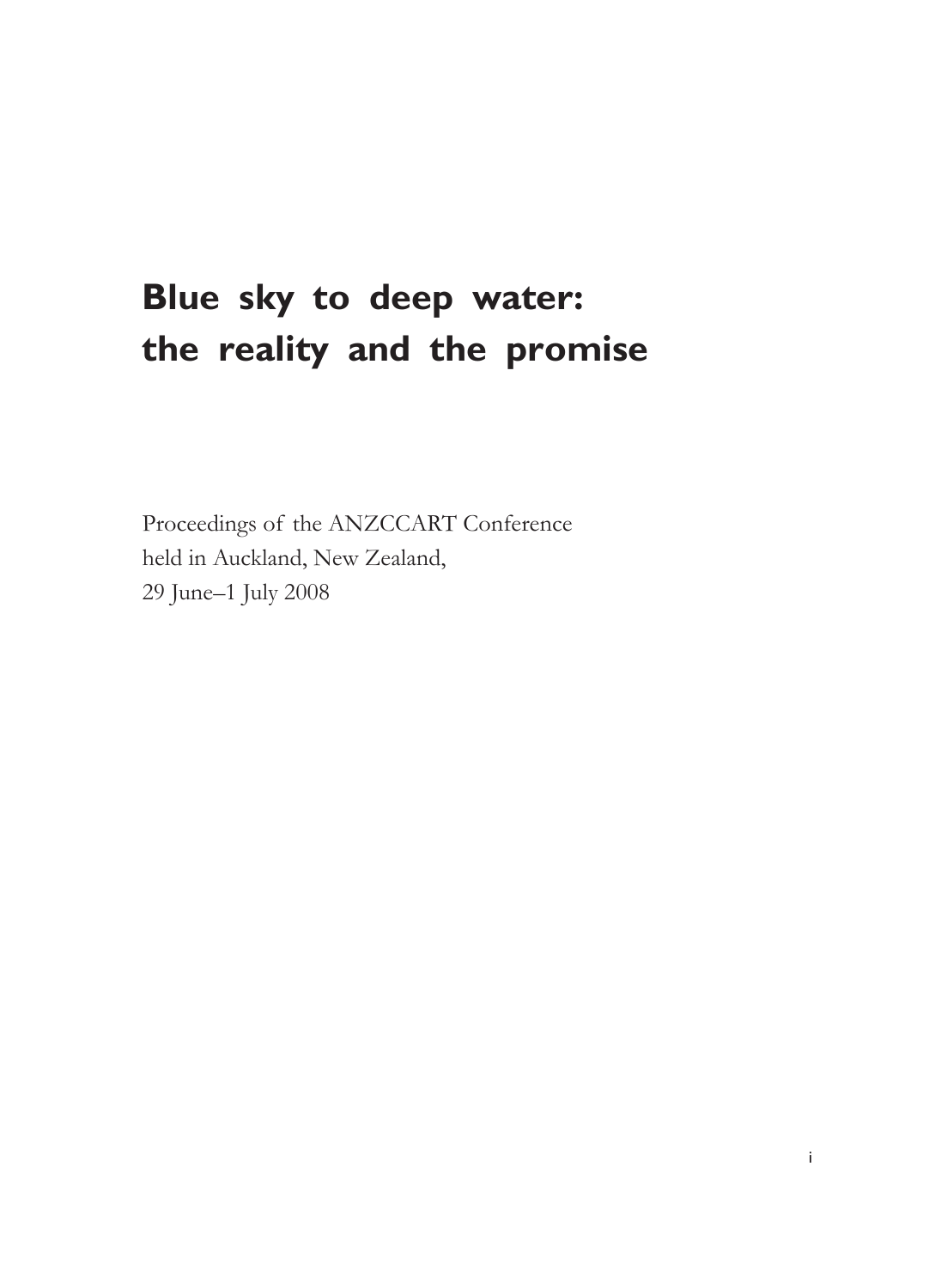#### **ANZCCART 2008**

© 2008 Australian and New Zealand Council for the Care of Animals in Research and Teaching (ANZCCART)

C/- Royal Society of New Zealand, PO Box 598, Wellington, New Zealand

ISBN 1-877264-26-1

The Proceedings were edited by Dr Pat Cragg, Dr Jacqueline Keenan and Mrs Gill Sutherland.

#### **Acknowledgments**

The Board of ANZCCART New Zealand would like to express their appreciation to the following sponsors for financial support of this conference:

AGCARM AGMARDT Animal Welfare Science and Bioethics Centre, Massey University Department of Conservation MAF Biosecurity New Zealand Ministry of Research, Science and Technology New Zealand Veterinary Association Royal Society of New Zealand Unitec New Zealand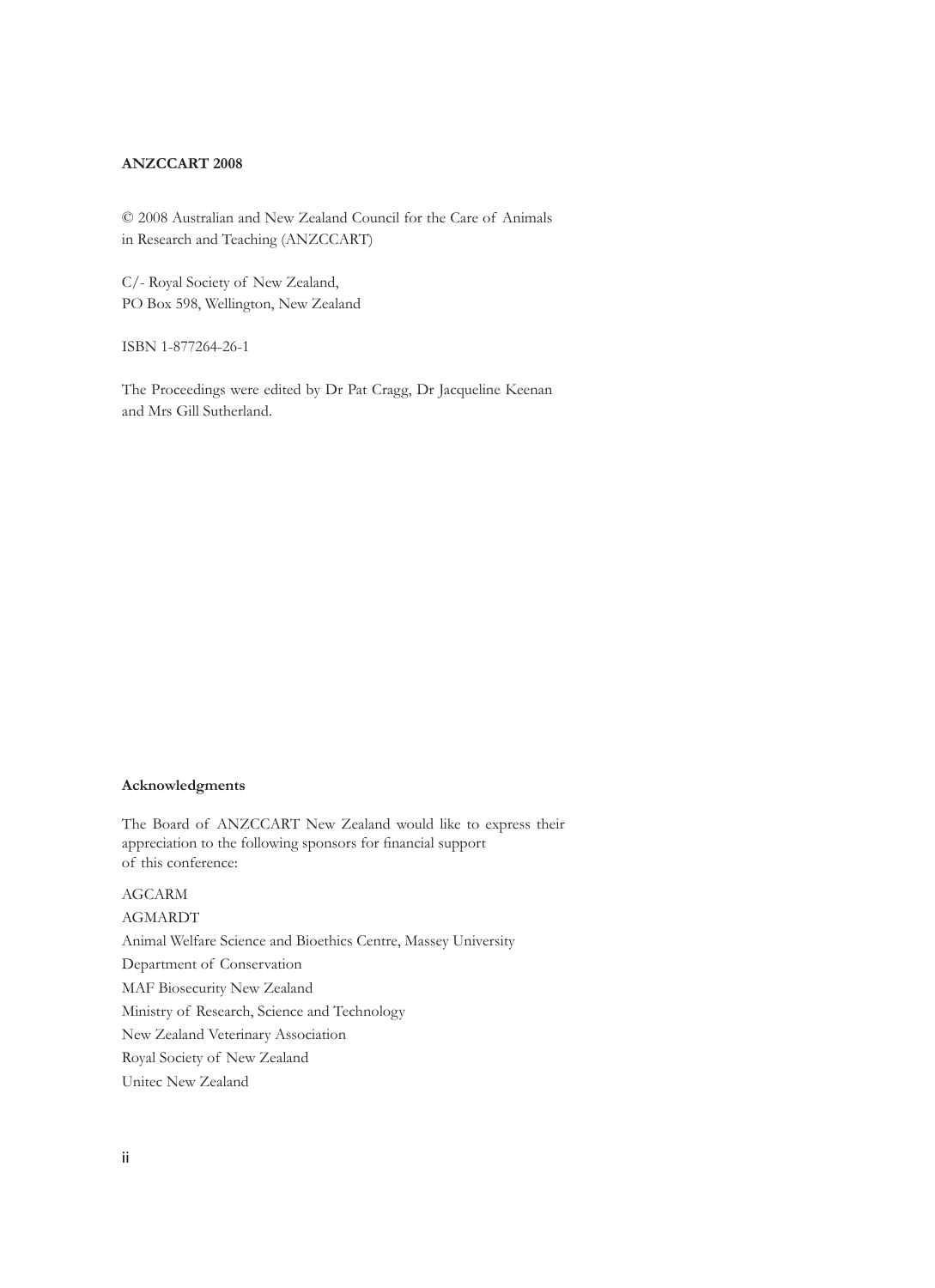| Introduction<br>Mark Fisher                                                                                                                                                      |                |
|----------------------------------------------------------------------------------------------------------------------------------------------------------------------------------|----------------|
| Welcome<br>John Martin                                                                                                                                                           |                |
| <b>SESSION 1: Sharing experiences (dilemmas and compliance)</b>                                                                                                                  |                |
| Doing animal experimentation in a national organisation with<br>regional responsibilities under state legislation<br>Dr Chris Prideaux                                           | $\overline{3}$ |
| Meeting animal welfare needs in a biotherapies environment—<br>challenges for the CSL/Pfizer Animal Ethics Committee<br>Dr John Phelps                                           | 7              |
| Assessing a research project with reference to the big picture<br>Grant Shackell                                                                                                 | 11             |
| International benchmarking: AAALAC International Accreditation<br>Dr Kathryn Bayne                                                                                               | 15             |
| <b>SESSION 2: Transgenics and modelling</b>                                                                                                                                      |                |
| Modelling human muscle activity<br>Professor Andrew Pullan                                                                                                                       | 21             |
| Using zebrafish in human disease research: some advantages, disadvantages<br>and ethical considerations<br>Dr Michael Lardelli                                                   | 23             |
| The benefits of using sheep to model human brain disease<br>Jessie Jacobsen et al.                                                                                               | 29             |
| SESSION 3: Great idea but not necessarily what I expected                                                                                                                        |                |
| (Sometimes the techniques worked; sometimes they didn't)<br>Dr Allan Goldenthal<br>Dr Glen Harrison<br>Julie Hitchens<br>Dr Jacqueline Keenan<br>Associate Professor Donald Love | 33             |
| <b>SESSION 4: Challenging ethics</b>                                                                                                                                             |                |
| A brief but practical summary of ethics<br>James Battye                                                                                                                          | 41             |
| The Cam Reid Oration: Should we be giving attention to justifying animals in science?<br>Dr Mark Fisher                                                                          | 47             |
| Infrared thermography and heart rate variability for non-invasive assessment<br>of animal welfare<br>Dr Mairi Stewart et al.<br>(ANZCCART Student Award winner)                  | 55             |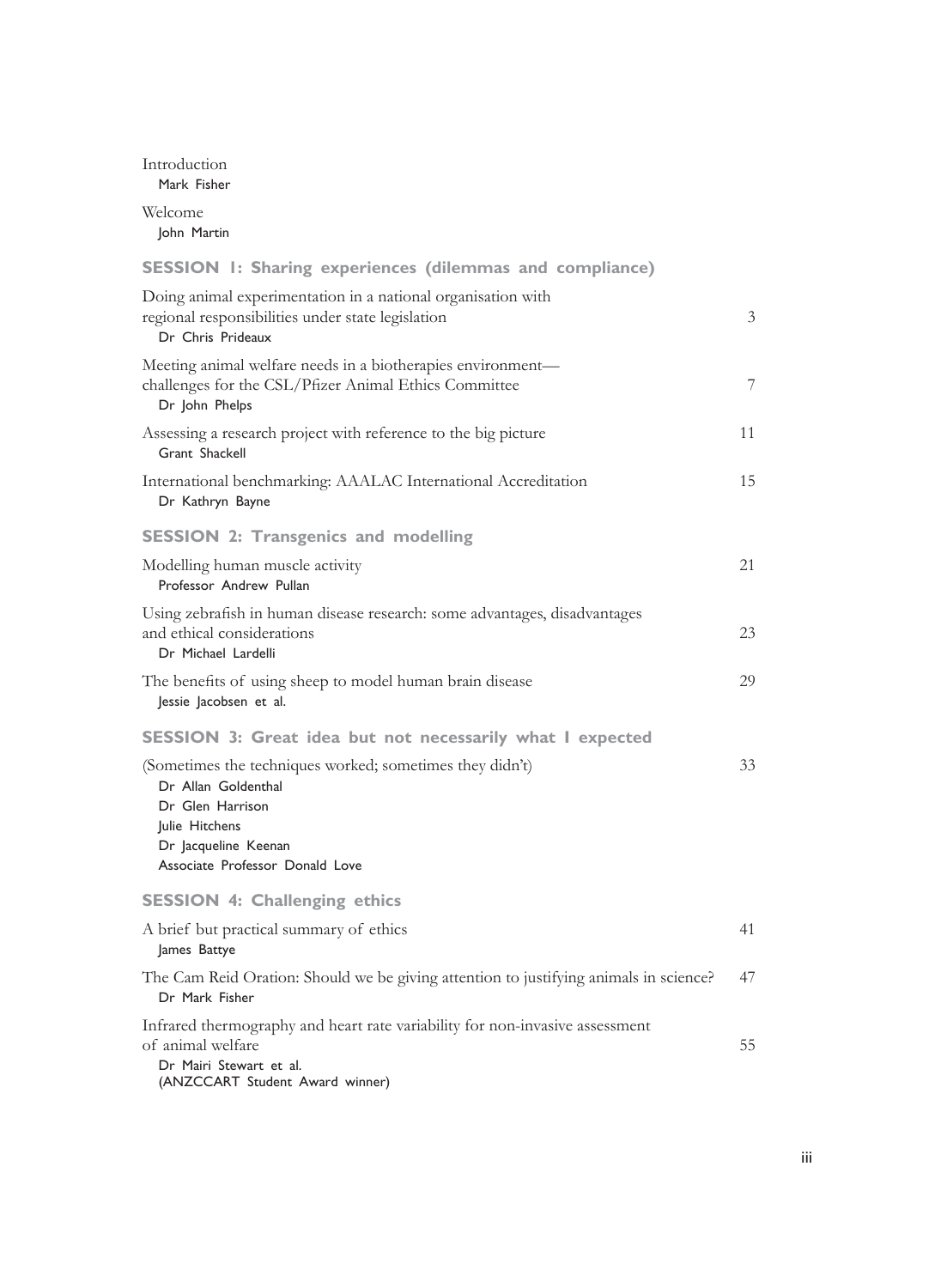| SESSION 5: Death as an event, death as a challenge                                                                                                                                   |     |
|--------------------------------------------------------------------------------------------------------------------------------------------------------------------------------------|-----|
| Euthanasing animals—the human experience<br>Dr Erich von Dietz                                                                                                                       | 59  |
| Managing grief associated with euthanasia<br>Dr Dianne Gardner                                                                                                                       | 67  |
| Recruiting Rats to the Research Resort: the importance of<br>well trained resort personnel<br>Dr John Schofield                                                                      | 71  |
| <b>SESSION 6: Wildlife and conservation</b>                                                                                                                                          |     |
| The artificial incubation of kiwi eggs: a conservation tool<br>Suzanne Bassett and Claire Travers                                                                                    | 79  |
| Researching wildlife in New Zealand: conservation opportunities<br>are both constraints and opportunities<br>Dr Mark Hauber                                                          | 83  |
| Animal welfare issues in vertebrate pest management and research in New Zealand<br>Dr Penny Fisher et al.                                                                            | 89  |
| <b>SESSION 7: Fish welfare</b>                                                                                                                                                       |     |
| Working towards the development of best practices in fish and fisheries research<br>or The troubles with fish and fish biologists!<br>Howard Gill, Carolyn Ashton and Andrew Rowland | 97  |
| The fish: What potential for awareness?<br>Dr Colin Johnston                                                                                                                         | 105 |
| "Pain" and analgesia in fish: What we know, what we don't know,<br>and what we need to know before using analgesics in fish<br>Dr Don Stevens                                        | 115 |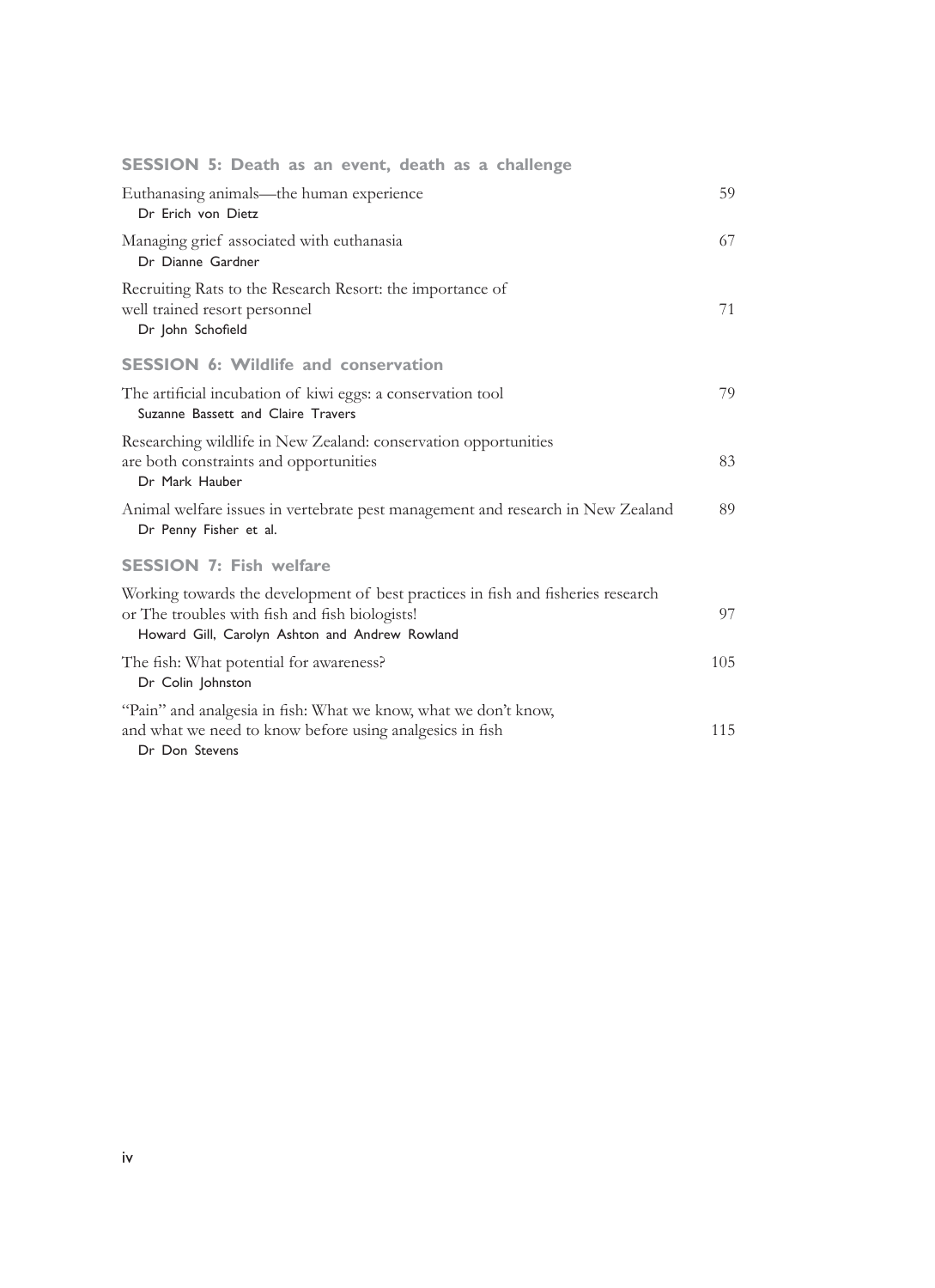## **Introduction**

Blue skies and deep water reflects the reality of any human endeavour. We harbour both hopes and fears as a society, and as individuals and institutions, and are required to grapple with new issues, share experiences, challenges and dilemmas. The contributions to the Proceedings of the Australia and New Zealand Council for the Care of Animals in Research and Teaching (ANZCCART) 2008 conference *Blue sky to deep water*: *the reality and the promise* held in Auckland, New Zealand, reflect the superb conference presentations dealing with science, values and the reality of understanding "backward running rats" and "cunning fighting fish".

Animal Ethics Committees (AECs) are part of the social fabric surrounding the use of animals in research, testing and teaching. Sharing experiences of their compliance roles and the dilemmas they inevitably deal with, is the opening focus. Chris Prideaux, in *Doing animal experimentation in a national organisation with regional responsibilities under state legislation* introduces the breath of situations legislation has to deal with by virtue of Australia's diverse geography and physical environment, scientific activities, and animals ranging from migratory marine fish to native species and livestock. The success of AECs relates to both keeping to the spirit of legislation and to the dedication of the people involved. *Meeting animal welfare needs in a biotherapies environment—challenges for the CSL/Pfizer Animal Ethics Committee* by John Phelps brings the perspectives from a commercial environment, particularly other regulatory demands, but also highlights the importance of continuity and stability of AEC membership and of balancing workload. This theme of balance is continued in Grant Shackell's *Assessing a research project with reference to the big picture*. The search for genetic markers for resistance to disease is given context by considering

the impact of the disease and its prevalence. The costs for the animals involved are weighed against the likely outcome, a non-invasive test for assessing genetic predisposition to disease. The promotion of high standards of animal care through participation in a voluntary, peer-reviewed accreditation process is outlined by Kathryn Bayne. *International benchmarking*: *AAALAC International Accreditation* describes the role of the Association for Assessment and Accreditation of Laboratory Animal Care. In benchmarking animal care, performance is enhanced whilst retaining the diversity of beliefs essential in human-animal relationships.

The second session of the conference was devoted to transgenics and modelling, two well known but arguably less well understood technologies. Andrew Pullan describes the study of human health through the development of integrative biophysical models and computational frameworks. Set to revolutionise efforts to understand complex biological systems, *Modelling human muscle activity* promises to predict variability in gut motility and pain thereby enhancing the effectiveness of surgical operations. *Using zebrafish in human disease research*: *some advantages, disadvantages and ethical considerations* by Michael Lardelli describes the use of one of the more photogenic research animals, to research human conditions such as cancer and Alzheimer's Disease. The theme of models for human disease is continued by Jessie Jacobsen in *The benefits of using sheep to model human disease.* Knowledge of neurodegenerative disorders, like Huntington's Disease, is progressed with transgenic sheep with the promise of rapid development of treatments and therapies. The sheep, somewhat paradoxically since it is perceived by many as simple and mindless whereas we like to think of ourselves as complex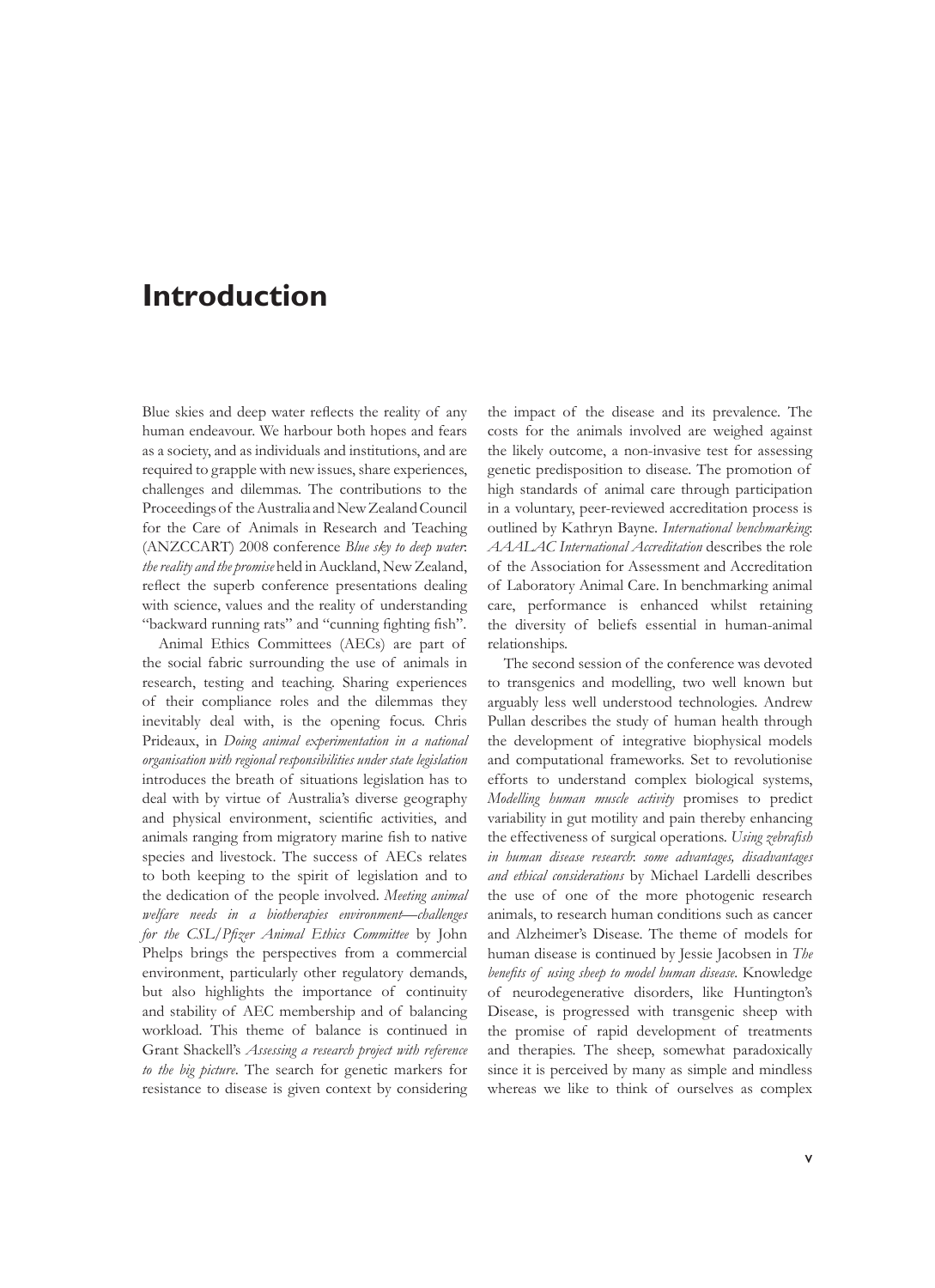and intelligent, is a good model for this progressively debilitating genetic disorder affecting 5 in 100,000 New Zealanders.

The next section of the Proceedings is based on the reality of working with animals—"sometimes the techniques work, sometimes they don't". *Great idea but not necessarily what I expected* consists of contributions from Allan Goldenthal, Glen Harrison, Julie Hitchens, Jacqui Keenan, and Don Love. These valuable and honest accounts provide insights into the attitudes of rats to diet, exercise and their environment; the subjective nature of some regulatory requirements; and the serendipitous nature of science with the finding of a potential model for inflammation-induced colon cancer.

James Battye provides *A brief but practical summary of ethics* and I myself provide *Should we be giving attention to justifying animals in science?* in the session *Challenging ethics*. Ethics can be used to both support and challenge what we do, as much as we can challenge commonly accepted ethics. We are also reminded not to be patronising—values, part of all of us, are too important to be left to professionals.

The ANZCCART Student Award was presented to Mairi Stewart following her presentation *Infrared thermography and heart rate variability for non-invasive assessment of animal welfare.* Mairi's paper is founded on the age-old dilemma that the observer and the observations affect the measures.

*Death as an event, death as a challenge* addresses an uncomfortable reality, the death of animals. Erich von Dietz, *Euthanasing animals—the human experience* and Dianne Gardner, *Managing grief associated with euthanasia*, deal with the emotional side of euthanasia through giving people an opportunity to reflect on their attitudes and experiences, and the things they do and can be supported with in order to lighten the moral stress. A more light-hearted but no less important prelude to death was given by John Schofield. *Recruiting rats to the research resort*: *the importance of well trained resort personnel* was likened to placing an elderly relative in assisted living and hospice facilities. It highlighted the reality of the relationship between animals and people, the promise of care and the reality of the importance in providing it.

Wildlife conservation was further emphasised in the conference presentations. Clare Travers describes the experiences of the National Kiwi Trust in *The artificial incubation of wild laid kiwi eggs—a conservation tool*, the

Trust having since successfully hatched Whiturau, its 700th kiwi. *Researching wildlife in New Zealand*: *conservation opportunities are both constraints and opportunities* by Mark Hauber describes, among other things, the use of audio calls during artificial rearing to alarm birds to the presence of humans. Penny Fisher addresses the *Animal welfare issues in vertebrate pest management and research in New Zealand* acknowledging the difficulties of inflicting harm in some species in order to protect others. These three contributions highlight the dilemmas of dealing with wildlife, a class of animals somewhat regarded as beyond our duty of care.

Fish welfare was the subject of the last session of the conference, and of these Proceedings. Carolyn Ashton, *Working towards the development of best practices in fish and fisheries research*—*The troubles with fish and fish biologists!*, Colin Johnston, *The fish*: *What potential for awareness?,* and Don Stevens' "*Pain and analgesia in fish*: *What we know, what we don't know, and what we need to know before using analgesics in fish* continue a theme begun at an earlier ANZCCART conference (Baldwin 2002). These contributions highlight the areas AECs struggle with and the issue of pain and its alleviation in these animals upon which we depend so much for our food and recreation as well as for their use in science and teaching. Baldwins's earlier answer to the question What is good for fish?—"just leave us alone mate, and don't bugger up our environment!" highlights the issue of our relationship with animals. We are indebted to them and in turn obliged to be responsible in our interactions with them.

Drawing on the promises and the realities, the hopes and fears best allows us to negotiate our way through the ever-changing moral maze that characterises issues such as the use of animals in research, testing and teaching. As there are no simple solutions, nor could there be, we must continue to critique ourselves, for it is the interaction between science and ethics which ultimately determines the social ethic guiding the relationship between humans and animals. These Proceedings highlight some of the technical achievements in science as well as the values and decisions used in working through them. This blending of "objective" and "subjective" is ultimately entrusted to AECs who legitimise the use of animals in research, testing and teaching. The fact that the majority of New Zealanders are neither interested nor concerned with this use of animals (Williams et al. 2007) in part reflects the enormous contribution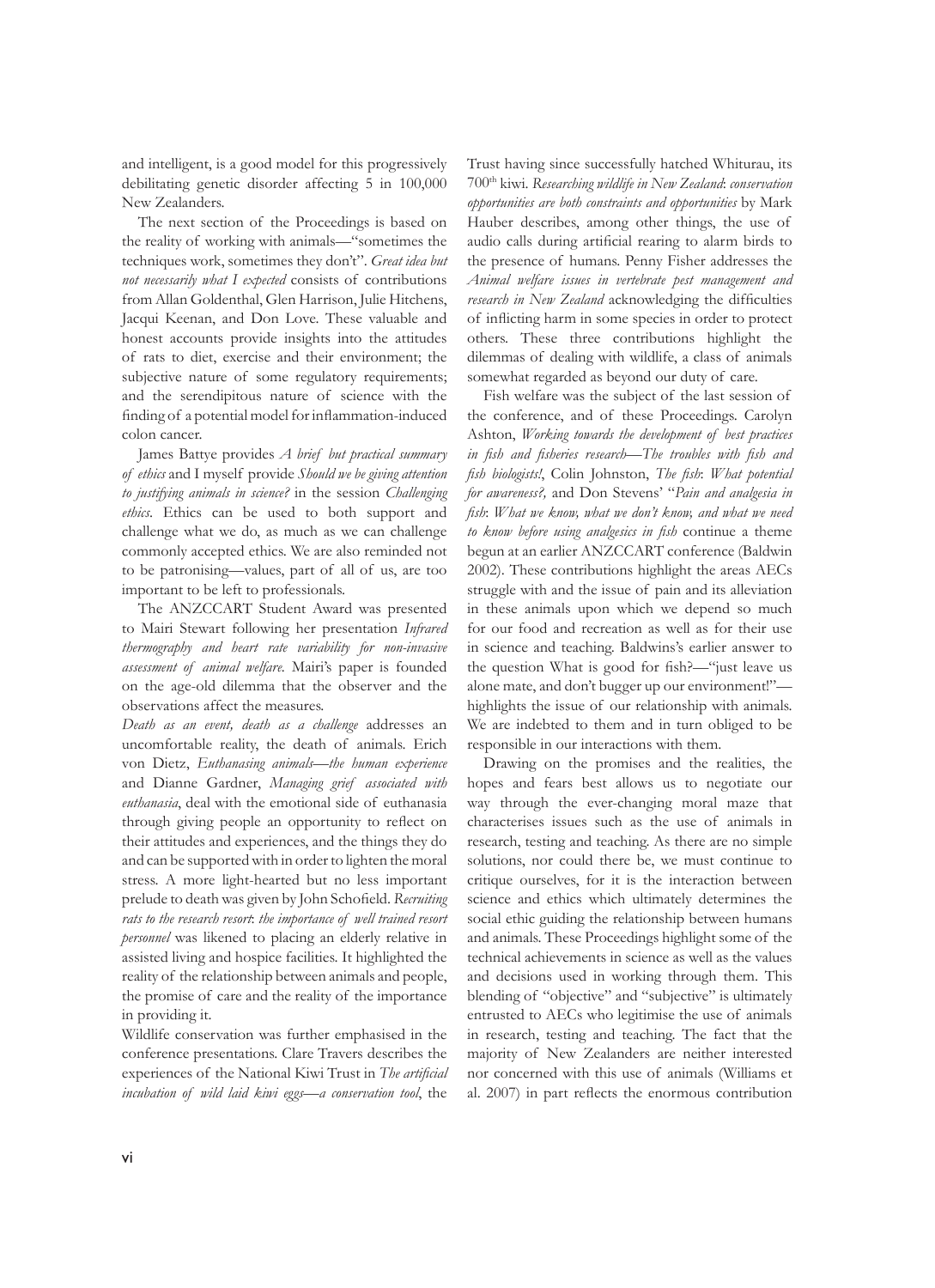the individuals on those committees make on all our behalf in grappling with the challenges and dilemmas involved, the promises and the fears, the blue skies and the deep waters.

### **References**

- Baldwin, J. 2002: Fish as experimental animals: good for science and fish. Pp. 78–81 *in*: Learning animals and the environment: changing the face of the future. ANZCCART, Wellington.
- Williams, V. M.; Dacre, I. T.; Elliott, M. 2007: Public attitudes in New Zealand towards the use of animals for research, testing and teaching purposes. *New Zealand Veterinary Journal 55*: 61–68.

Mark Fisher Chair, ANZCCART (NZ)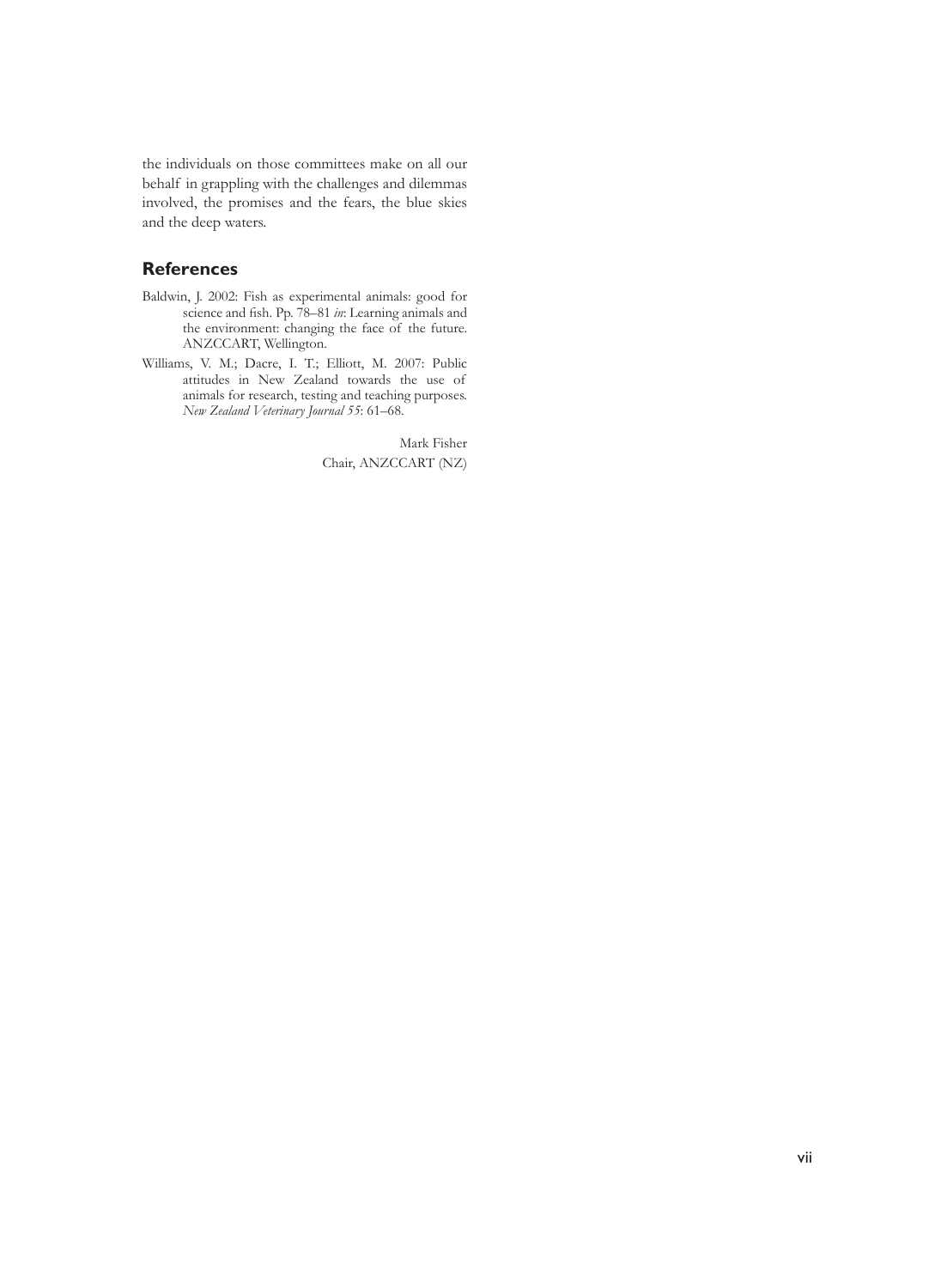### **Welcome**

Ladies and Gentlemen, AEC members, friends from Australia, Canada, the United Kingdom, the United States and Singapore …

It is an honour to be asked to open this ANZCCART conference. I welcome you all to what promises to be an exciting programme over the couple of days.

This conference in Auckland has special significance for me. Eleven years ago I was introduced into the world of animal welfare at the ANZCCART conference of 1997 held at Auckland University. At David Bayvel's invitation I gave a presentation on "Societal consensus: how is it reached and changed?"

At the end of the conference I encountered another experience new to me. In company with the other participants I was ushered out the back door of the lecture theatre and the building while those opposed to the use of animals in research made their presence felt in the street outside the front door.

As a political scientist by discipline, the question of how a democratic, pluralist society copes with such conflicts of values has continued to fascinate me. Governance on the national and international stages challenges us with questions of immense ethical conflict.

At the less exalted, but no less important, level of the use of animals in research, testing and teaching (RTT), as chair of first ANZCCART and now the National Animal Ethics Advisory Committee (NAEAC), I have continued to grapple with this issue.

It is a truism to say that societal attitudes evolve. Over the past decade we have observed the events in the United Kingdom that led to the passage of the Serious Organised Crime and Police Act 2005; and the granting of injunction orders by the courts against protest actions. At the same time such august bodies

as the Australian Law Reform Commission have identified "animal welfare and rights" as one of three "over the horizon" issues that would occupy societies in the coming decades. As many of you will be aware, the Commission has devoted a complete issue of its journal to the topic.

Similarly in New Zealand we should note the emergence in educational institutions, such as the Centre for Human-Animal Studies at the University of Canterbury, of an interdisciplinary focus on animal welfare issues. And a number of universities are offering courses in animal law.

There is, as you all know, a range of positions taken by those who are opposed to the use of animals in RTT. One of the important judgements to be made from time to time is whether there is value in opening and maintaining a dialogue with some groups and individuals. ANZCCART has taken this route in inviting critics to conferences in the past.

Those who take issue with the use of animals in RTT express their opposition in different ways. Misinformation and some forms of protest do not contribute to good public policy. In a phrase attributed, I think, to Hillary Clinton, I find that most encounters with the media are devoted to "neutralising negativity".

Informed debate, on the other hand, can assist the promotion of high standards of animal welfare and the continued efforts to replace, reduce and refine the use of animals in RTT.

In NAEAC, and in collaboration with ANZCCART and other interested organisations, we have given high priority to considering strategies that will enable the case for animal use in RTT to be given a fair hearing, in the face of concerted protest campaigns. This is not to be portrayed as a "war" against anything —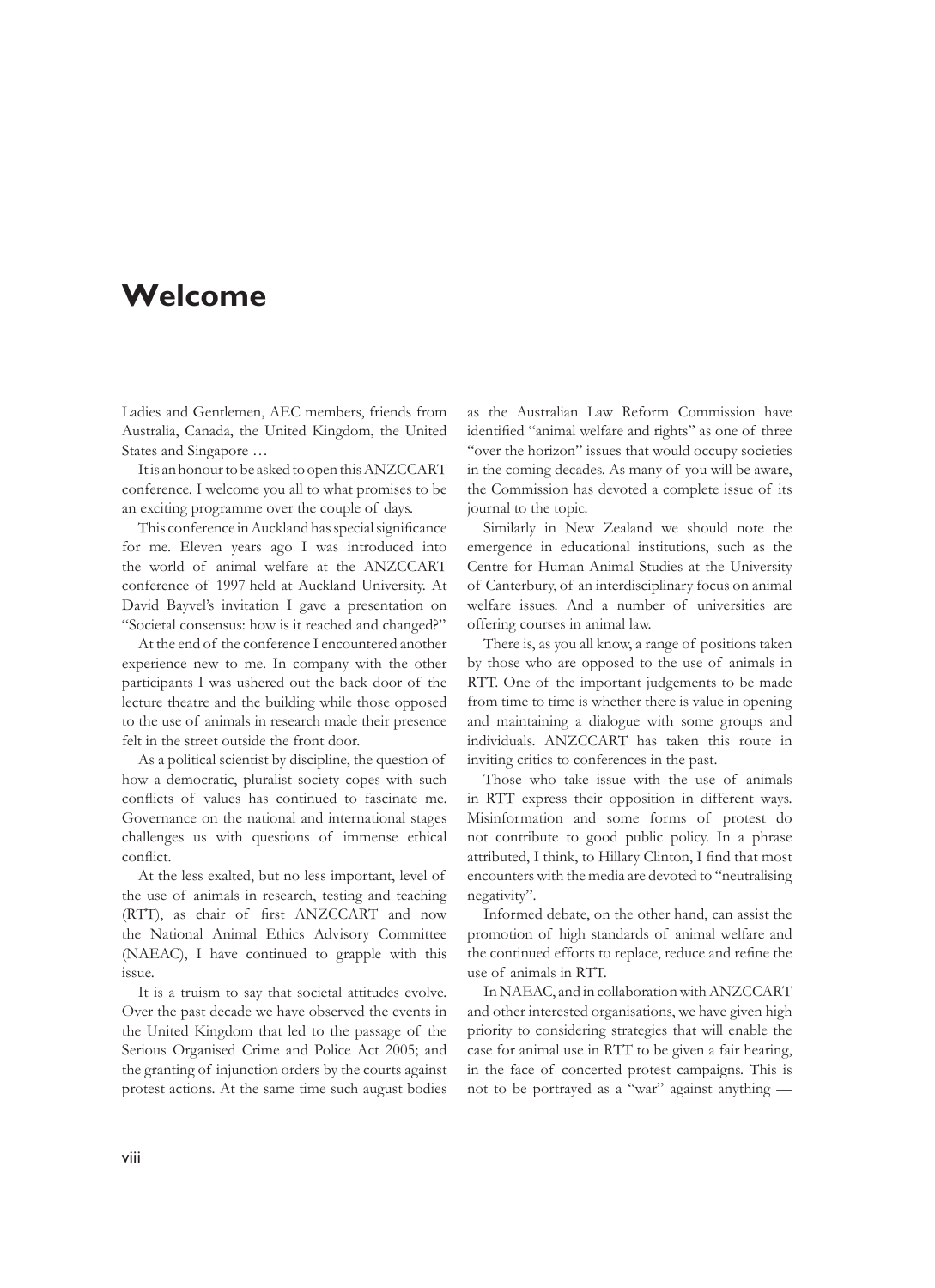a fair-minded balance is what all parties should be seeking.

But there are times when I detect a measure of criticism in some quarters of the role being played by NAEAC — a wish for us to be, in that rather overworked word, more "proactive".

I take this opportunity to say that I see the role of NAEAC as principally to assure the Minister of Agriculture and the New Zealand public of the integrity of the regulatory process enshrined in Part 6 of the Animal Welfare Act. That role is played out, of course, in the context of the science that is being undertaken, and NAEAC in its Annual Report and dealings with the media does not resile from laying out the gains to society that are the outcomes from that research.

The primary responsibility for making the case for the value of animal use rests, however, with the research community — individually and collectively — with the Royal Society, and ANZCCART (and I note the strong support recently reaffirmed by the Royal Society in London—see http://royalsociety. org/landing.asp?id=1222). It lies with the Ministry of Research, Science and Technology (MoRST), the universities and the Crown Research Institutes. And with those who benefit from the research and testing — the health service, the pharmaceutical companies, the veterinary profession, and the farmers.

There are so many "good news" stories to be told — and we will hear some at this conference. The assignment is to get them into the public domain.

I know very well the understandable reluctance of researchers or their host institutions to draw attention to the work that they are doing. I have talked with people whose families have been exposed to quite unacceptable action by protest groups. But unless the positive side of the equation is exposed the high ground is captured by those whose position, however sincerely held, is at best partial and at worst deliberately misleading.

As steps in this direction, I would personally like to see the research community revisit the topic of lay summaries proposed at the ANZCCART "Lifting the Veil" conference held in Christchurch in 2003.. As an example of the kind of publicity that gains ground for the use of animals in RTT, I would instance the attention devoted to the work of recent recipients of the NAEAC Three Rs Award. The publication of Codes of Ethical Conduct would also be a step, in the right direction. NAEAC supports the Ministry of Agriculture and Forestry (MAF) in offering code holders the opportunity to publish their codes on the MAF website.

Like all other organisations in this day and age, NAEAC carries out strategic planning. We devoted a day to this in November last year. Two themes came through strongly. The first was the need for not only NAEAC and the Ministry — but all in the RTT community — to keep abreast of the *developments in science and technology* that will pose new challenges to that system in the years ahead. Transgenics are an obvious area; and I look forward to tomorrow's opening session.

NAEAC has been active in reviewing scientific priorities for the promotion of the Three Rs (Reduction, Refinement, Replacement) and in reminding funding bodies of the importance of this area of science. While the networks among institutions are strong we believe there is a role for NAEAC to play in acting as a broker for the mutual exchange of ideas and information — and perceived problems in the application of the Three Rs.

The second strategic theme for NAEAC looking ahead is the *international dimension* to our work. Indeed the *several* dimensions. There are the frontiers of the science itself; the tightening welfare standards evolving in other jurisdictions; and the regulatory restrictions applied to our exports. Committees in Wellington seek to ensure that to the extent possible there are "no surprises" in their areas of responsibility. We rely on occasions such as this ANZCCART conference and its international counterparts, the journals, and the international networking of the scientific community to keep us ahead of the game. We encourage you to raise emerging issues with us, either directly or through your Animal Ethics Committee (AEC).

I also want to say that the concept of international accreditation of laboratories has a particular attraction; and, in that context, we welcome among us from Hawaii, Dr Kathryn Bayne of the Association for the Assessment and Accreditation of Laboratory Animal Care International (AAALAC International).

NAEAC commends ANZCART and the organisers of this conference in their focus on AECs. Whenever I am called upon to defend the integrity of the New Zealand regulatory system I am very conscious that I am speaking for the 35 AECs who are the "sharp end"